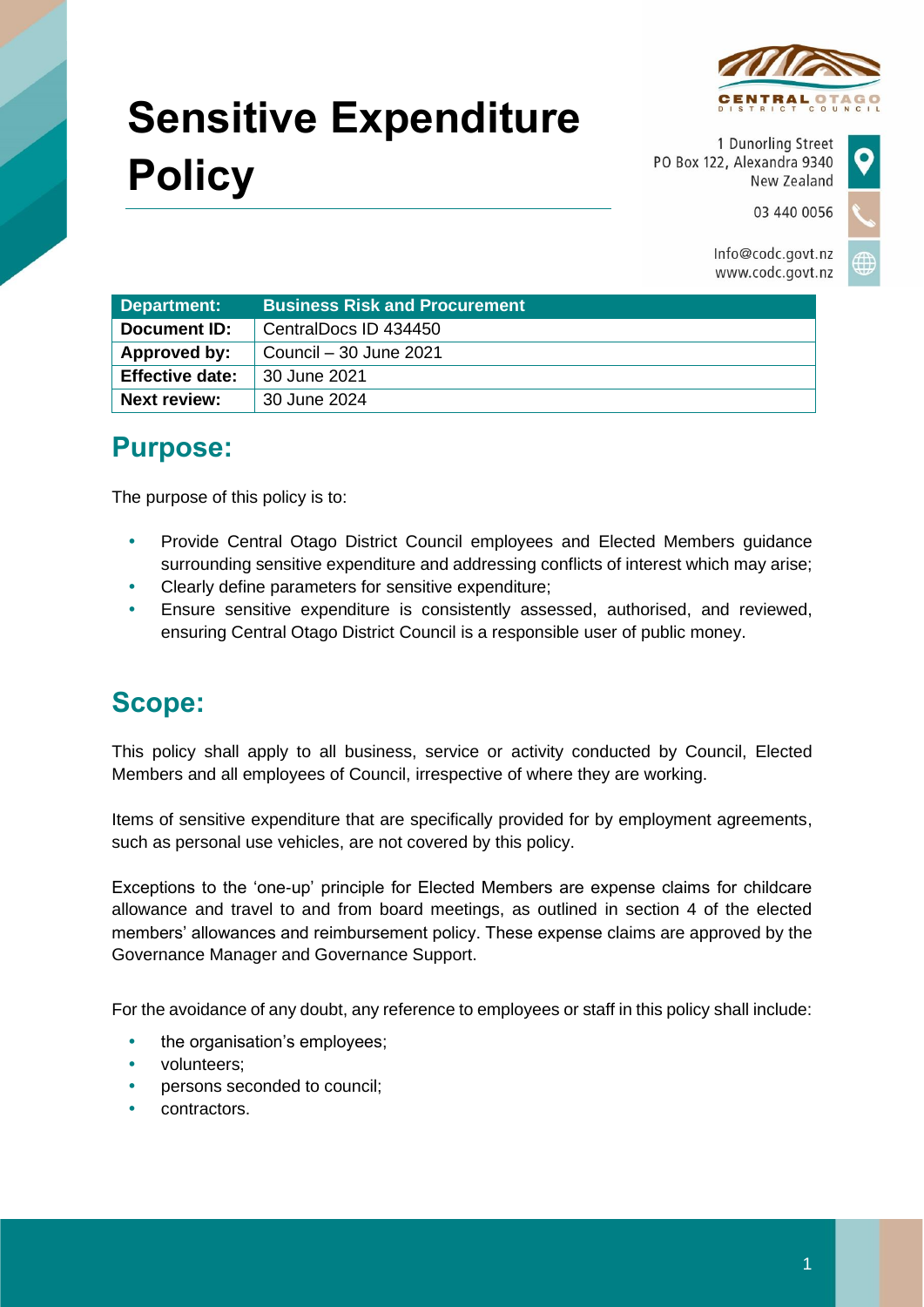

# **Definitions:**

| <b>Word or phrase</b>        | <b>Definition</b>                                                                                                                                                                                                                                                                                                                                                                                                                                                                                                                                                                                                                                                                                                                                                                                                                                                                                                                                                                                         |
|------------------------------|-----------------------------------------------------------------------------------------------------------------------------------------------------------------------------------------------------------------------------------------------------------------------------------------------------------------------------------------------------------------------------------------------------------------------------------------------------------------------------------------------------------------------------------------------------------------------------------------------------------------------------------------------------------------------------------------------------------------------------------------------------------------------------------------------------------------------------------------------------------------------------------------------------------------------------------------------------------------------------------------------------------|
| <b>Sensitive Expenditure</b> | Sensitive expenditure is any spending by an organisation that<br>could be seen to be giving private benefit to Elected Members<br>and staff, additional to the business benefit to the organisation.<br>Sensitive expenditure is discretionary expenditure and may be<br>expenditure which is highly controversial or considered unusual<br>for the Council's purpose and/or function.<br>The circumstance in which the expenditure occurs, together with<br>the materiality of the expenditure determines whether the<br>expenditure is potentially sensitive.                                                                                                                                                                                                                                                                                                                                                                                                                                           |
| <b>Credit card</b>           | This has the usual meaning. For the purposes of this policy, this<br>includes vehicle fleet fuel cards, purchase cards and equivalent<br>cards used to obtain goods and services.                                                                                                                                                                                                                                                                                                                                                                                                                                                                                                                                                                                                                                                                                                                                                                                                                         |
| <b>Probity</b>               | Uprightness, honesty, correct and ethical conduct.                                                                                                                                                                                                                                                                                                                                                                                                                                                                                                                                                                                                                                                                                                                                                                                                                                                                                                                                                        |
| <b>Conflict of interest</b>  | A situation where an employee may be compromised when their<br>personal interests or obligations conflict with the responsibilities<br>of their job or position. It means that their independence,<br>objectivity or impartiality can be called into question.                                                                                                                                                                                                                                                                                                                                                                                                                                                                                                                                                                                                                                                                                                                                            |
| One-up-principle             | Relating to financial delegations, this means that delegation<br>holders cannot approve transactions involving themselves or<br>from which they could be seen to benefit, instead they must be<br>approved by their one-up manager. In the instance of the Chief<br>Executive Officer, the Mayor will approve sensitive expenditure.<br>In the instance of the Mayor, the Deputy Mayor and the<br>Executive Manager - Corporate Services will approve sensitive<br>expenditure. In the instance of the Deputy Mayor, the Chief<br>Executive Officer will approve sensitive expenditure. The Mayor<br>approve Elected<br>Members' sensitive<br>expenditure.<br>will<br>Exceptions to the 'one-up' principle for Elected Members are<br>expense claims for childcare allowance and travel to and from<br>board meetings, as outlined in section 4 of the elected members'<br>allowances and reimbursement policy. These expense claims<br>are approved by the Governance Manager and Governance<br>Support. |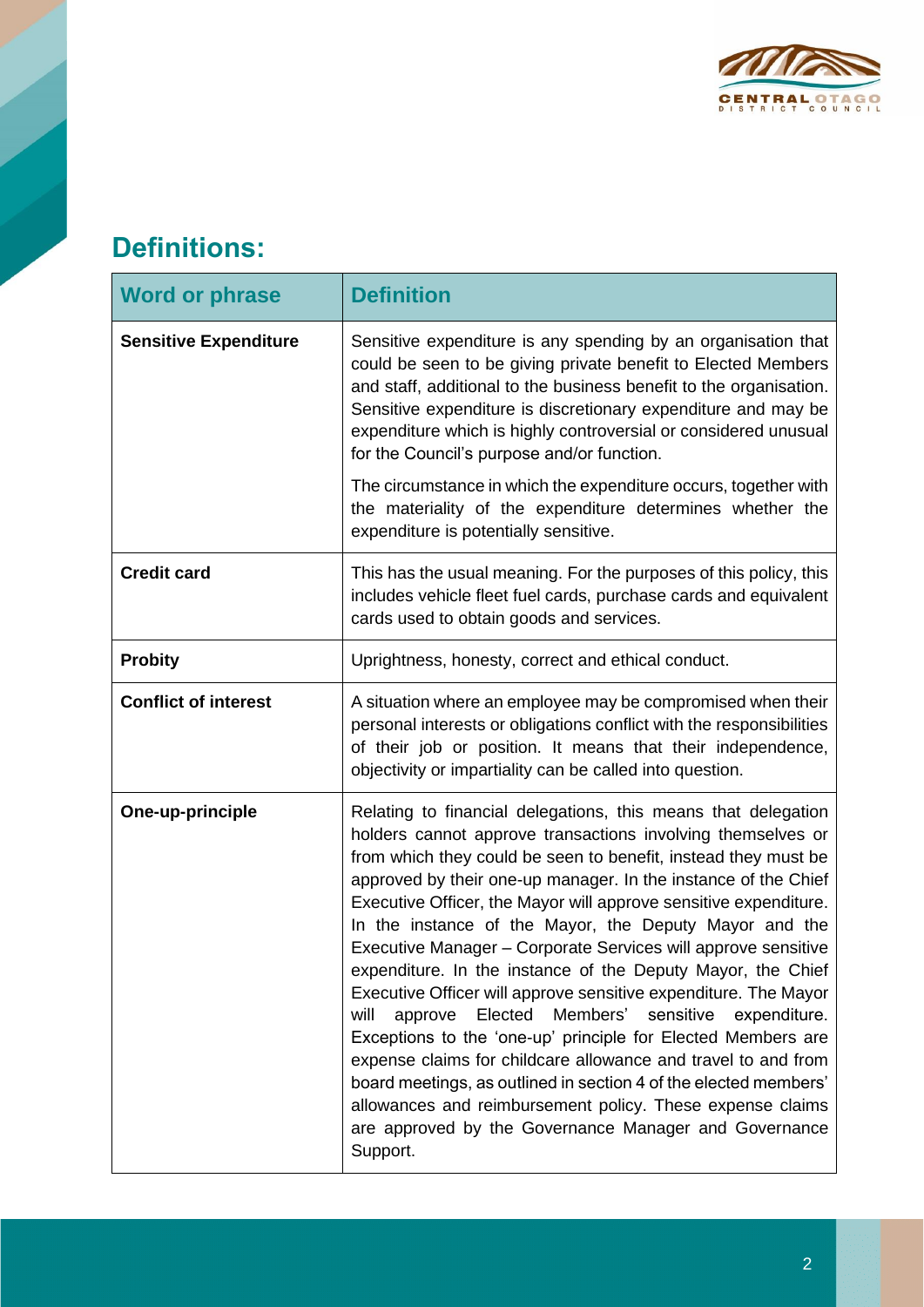

# **Policy:**

### **Principles**

There are principles that underpin decision making about sensitive expenditure. Expenditure decisions must:

- have a justifiable business purpose;
- preserve impartiality;
- be made with integrity;
- be moderate and conservative;
- be made transparently;
- be capable of withstanding public scrutiny;
- be in compliance with all applicable Council policies and legislative requirements;
- be made with proper authority, clearly identifiable and accurately recorded.

#### **Additional Information**



These principles must be applied together. None should be applied alone, and no principle should be treated as more important than any other. All principles are to be applied equally.

All sensitive expenditure must be approved in accordance with this policy, taking into account the principles outlined above. All sensitive expenditure decisions must follow the 'one up' rule.

Sensitive Expenditure must not be of a nature which could:

- compromise, or appear to have compromised judgement;
- place an employee under any obligation to a third party;
- appear to be a conflict of interest;
- damage relationships with others;
- indicate favouritism or preference.

All expenditure shall be subject to the standards of probity and financial prudence expected of a public entity and be capable of withstanding public scrutiny as justified and cost-effective business expenditure. All sensitive expenditure is subject to appropriate and robust authorisation and control processes, no matter the amount of money spent. Improper expenditure could harm the reputation of, and trust in, the organisation.

All Council employees and Elected Members are required to act with probity and to act in a way that maintains public confidence in the Council. Council staff and Elected Members must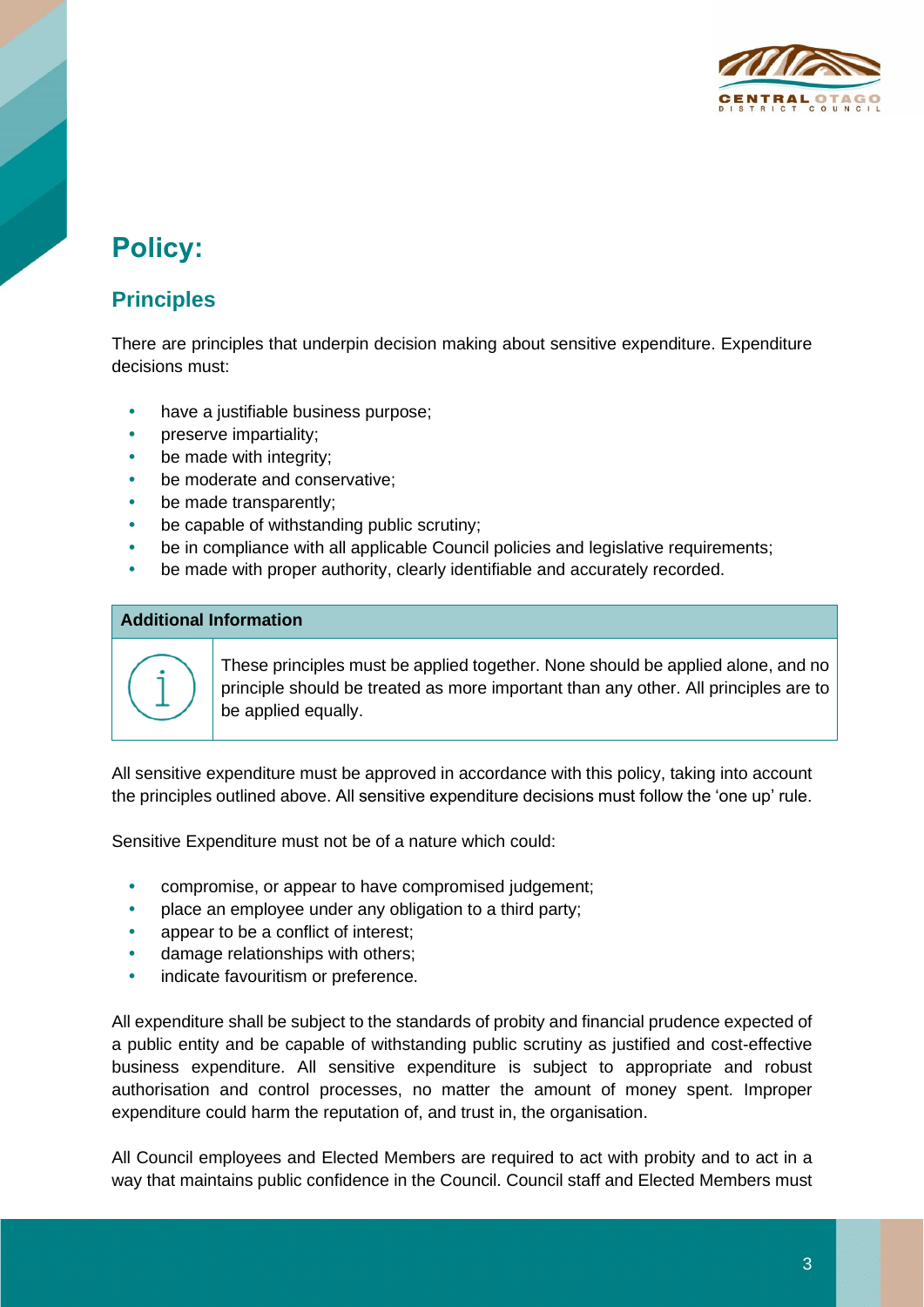

guard against actual or perceived conflicts of interest in regard to the use of Council resources. Decisions on sensitive expenditure are based on objective criteria and have no personal benefit for any employee or Elected Member.

Individual transactions and the total value of expenditure shall be considered when determining the nature and extent of sensitive expenditure. Even when sensitive expenditure decisions can be justified at the item level, the combined amount spent on a category of expenditure may be such that, when viewed in total, Council could be considered as inappropriate and not in adherence with the principles outlined in this Policy.

### **Responsibilities**

The Central Otago District Council must operate with a high level of integrity. The Elected Members, Chief Executive Officer and Executive Managers set the highest standard for what is and is not acceptable sensitive expenditure. The responsibility for this should flow top-down, throughout the organisation.

It is the responsibility of all Elected Members and staff to complete a [Gift and Hospitality form](https://cdocs.codc.govt.nz/docs/~D507220?Login=True) in accordance with this policy, ensuring the form has been approved by the relevant people.

### **Controls and judgement**

All expenditure must withstand internal and external scrutiny. In the absence of a specific rule for a given situation, the Mayor, Elected Members, Chief Executive Officer and the Executive Team are expected to exercise careful judgement by taking the principles in this policy into account within the particular context of the circumstance. In instances of higher risk, greater detail should be sought about the expenditure.

Transparency must be maintained in both sensitive expenditure and remuneration systems, and to avoid any trade-offs between the two.

### **Sensitive Expenditure Approval**

Approval for all sensitive expenditure is subject to the principles which underpin decision making outlined above. Additional to this, approval is subject to the following:

- Expenditure has a justified and appropriate business purpose;
- is approved prior to the expenditure being incurred, whenever practical;
- is moderate, conservative, and cost effective;
- complies with all applicable Council obligations, principles, and standards;
- exhibits appropriate due diligence and probity;
- is subject to budget provision and within delegated and statutory limits;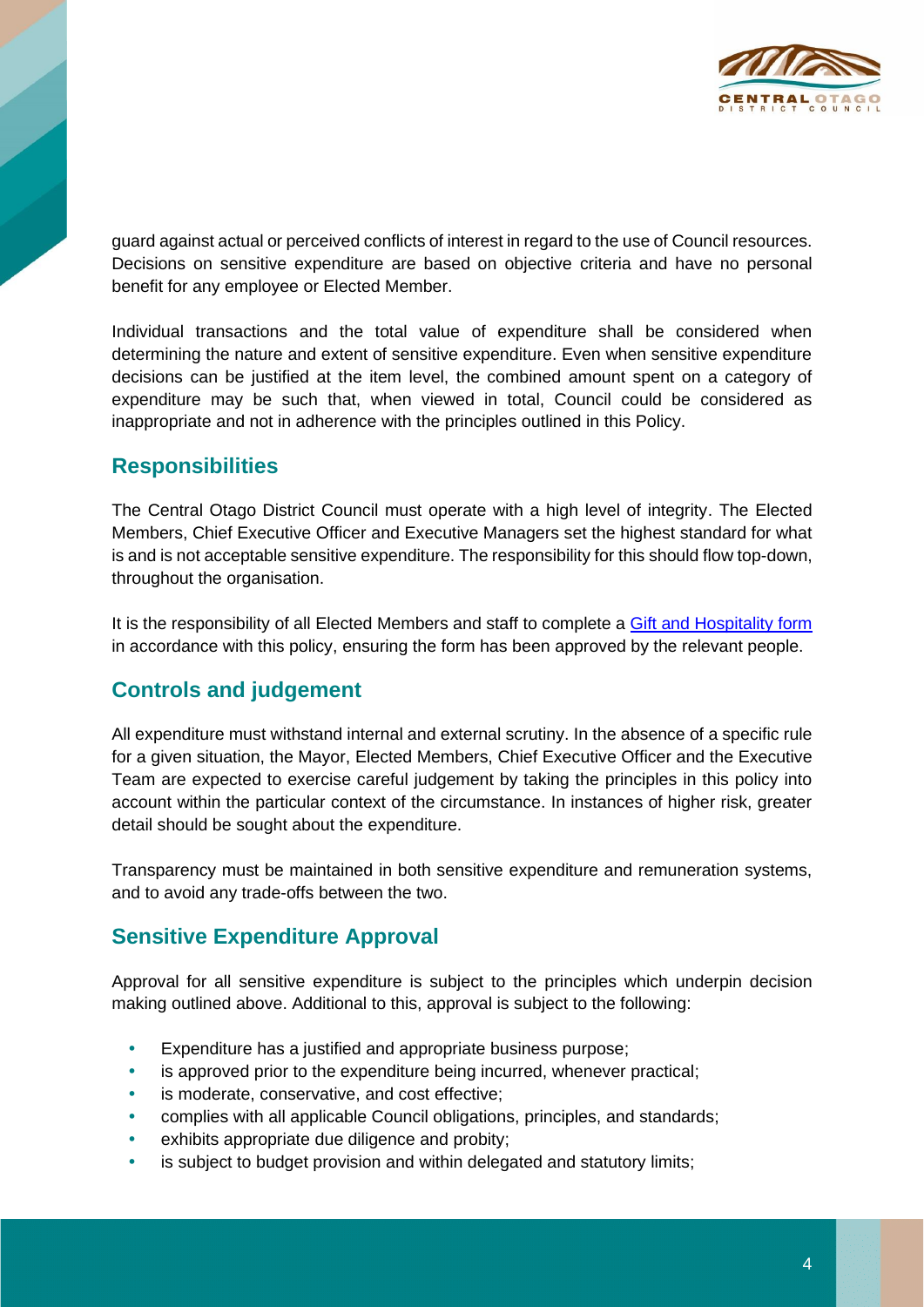

 does not pose any potential, perceived or real conflict of interest to the staff member(s) involved, including direct or indirect benefits for any third parties associated with the staff member(s).

Those approving sensitive expenditure must ensure they do not benefit from that expenditure. The 'one up' rule must apply to the approval of any and all sensitive expenditure. This encompasses the following:

- Staff sensitive expenditure must be approved by the employee's relevant manager or member of the Executive Team, according to their financial delegation;
- The Executive Team members sensitive expenditure must be approved by the Chief Executive Officer.
- The Chief Executive Officers sensitive expenditure must be approved by the Mayor;
- The Mayor's sensitive expenditure must be approved by the Deputy Mayor and the Executive Manager – Corporate Services;
- The Deputy Mayor's sensitive expenditure must be approved by the Chief Executive Officer;
- The Mayor will approve Elected Members' sensitive expenditure.

Due to the nature of the Mayor and CEO's role, approval for sensitive expenditure (in particular travel and accommodation bookings) may be retrospective.

The Chief Executive Officer may, in exceptional circumstances, allow exemptions to this policy where necessary and justified, ensuring the transaction and authorisation is fully documented prior to expenditure.

#### **Payment and Reimbursement**

All sensitive expenditure shall be supported by appropriate documentation and supporting records including (GST) invoices and receipts. These documents must be original (such as GST tax invoices) or electronic copies which are retained in a way that preserves the integrity and completeness of the document. Detailed justification of the business activity undertaken must be provided and names of external parties or staff involved where applicable.

All reimbursement must be formally recorded on an Expense Claim [Form](https://cdocs.codc.govt.nz/docs/~D362623?Login=True) for each individual staff member and approved by the relevant staff member ('one up' rule), as identified within this Policy. Where a claim relates to more than one person, it should be made by the most senior person and list the other individuals to whom the expenditure relates.

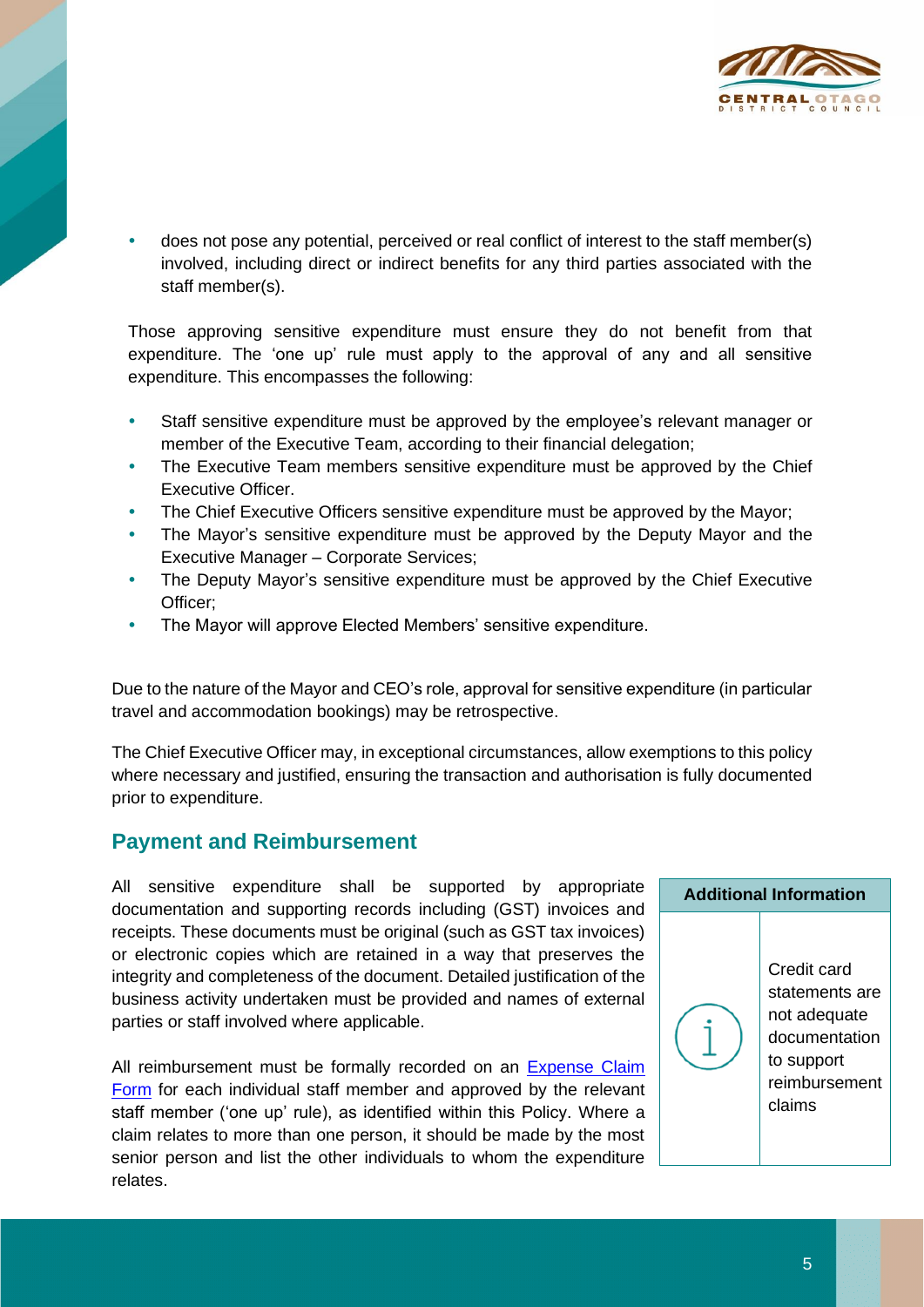

Claims relating to sensitive expenditure should:

- Clearly state the business purpose;
- be accompanied by supporting documentation, correctly coded; and
- be submitted promptly after the expenditure is incurred.

Sensitive expenditure will only be reimbursed if it is deemed to be reasonable, actual and has been incurred directly in relation to council's business, where possible having been approved in advance. Those approving sensitive expenditure must ensure that all transactions are reviewed and clearly evidence an appropriate business-related purpose.

#### **Additional Information**

Expense Claim forms should be approved no later than 30 business days after the occurrence, except in exceptional circumstances.

# **Credit Cards**

The use of credit cards and purchasing cards is not strictly a form of sensitive expenditure, however this is often the medium for payment of sensitive expenditure items. Please refer to the [Credit Card](https://cdocs.codc.govt.nz/docs/~S?DocumentId=529802&Login=True) Policy for further information.

# **Travel**

Council will pay for travel, meals, accommodation, and necessary incidental expenses for approved travel. All expenses incurred by employees, expected to be reimbursed as a result of undertaking travel on Council business is classified as sensitive expenditure and must be disclosed unless there is a very good justifiable reason not to. For further information on travel expenditure, please refer to the [Travel Policy.](https://cdocs.codc.govt.nz/docs/~S?DocumentId=530441&Login=True)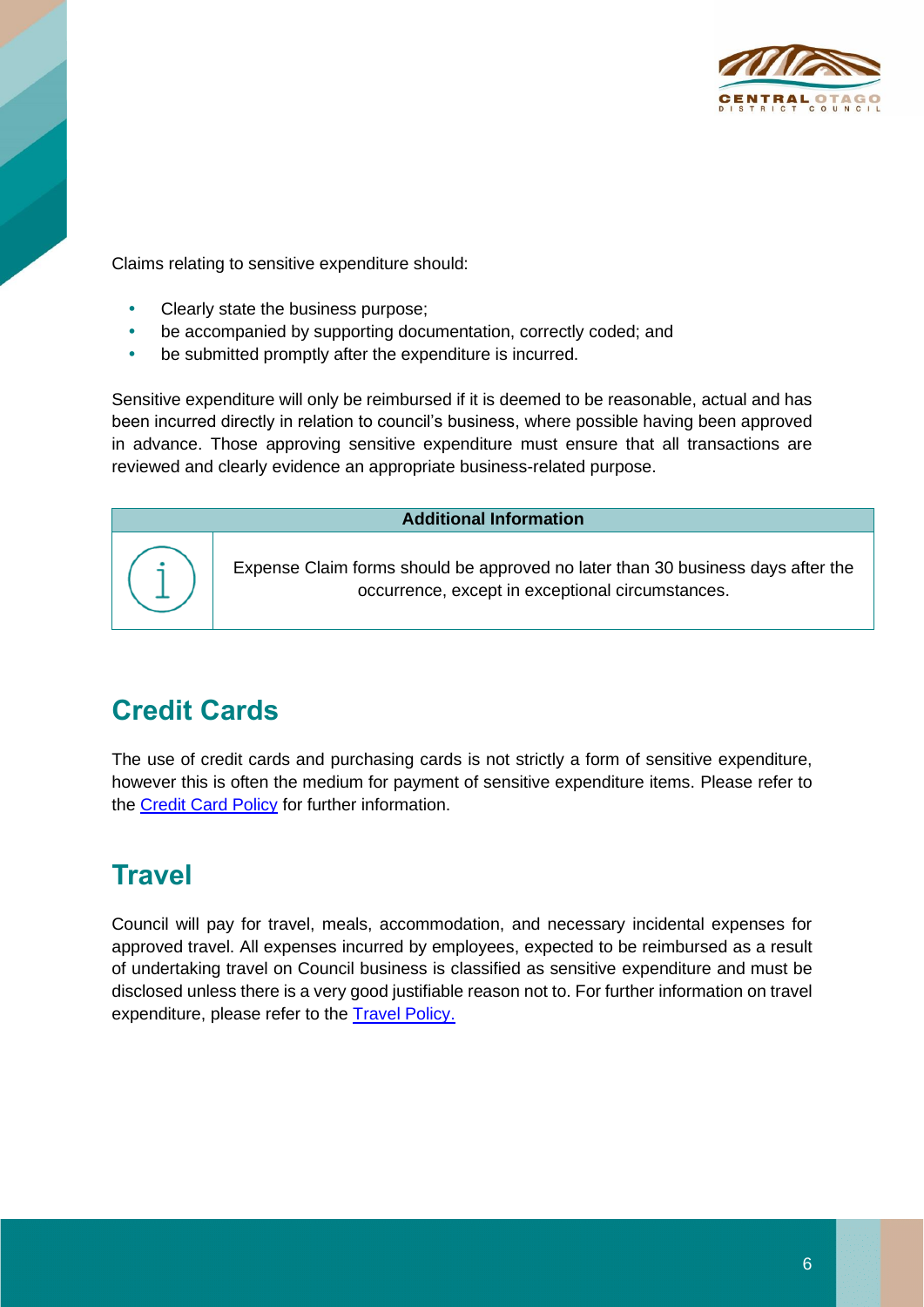

# **Council Assets**

### **Private use of Council assets**

Any physical item owned, leased, or borrowed by Council is considered an asset for the purpose of this policy. This includes, but is not limited to, photocopiers, mobile devices, computer equipment, laptops, office furniture, uniforms, and stationery.

Private use of Council assets for personal purposes will only be permitted in limited circumstances and prior approval must be obtained from the employee's Executive Manager. The costs to Council of private use will be recovered unless it is impractical or uneconomic to separately identify those costs. The private use of Council owned cell phones is permitted, however employees must follow the [Personal Use of Smart Phone Procedure.](https://cdocs.codc.govt.nz/docs/~D427000?Login=True)

#### **Private Vehicle Use**

Pre-approval using the 'one up' rule must be obtained for a staff member to use a private vehicle for work purposes. Fleet vehicles must be used in the first instance.

In the instance that parking or traffic offences are incurred while using a private vehicle on business, the employee is responsible for the payment of these fines.

The rates of reimbursement for a private vehicle are in line with the allowable expense for using a private vehicle for business purposes recommended by the Inland Revenue Department.

#### **Sale of assets to staff**

Assets are not to be sold directly to Elected Members or employees. Staff disposing of the asset/s will not benefit from the disposal.

Please refer to the Fixed Asset and Disposal Policy for further information.

## **Private use of Council suppliers**

Employees must not personally benefit from the purchasing power of the organisation or incur costs to the organisation as a result of purchasing in a private capacity. These situations risk creating the perception that staff are privately benefiting from this access, which would need to be managed.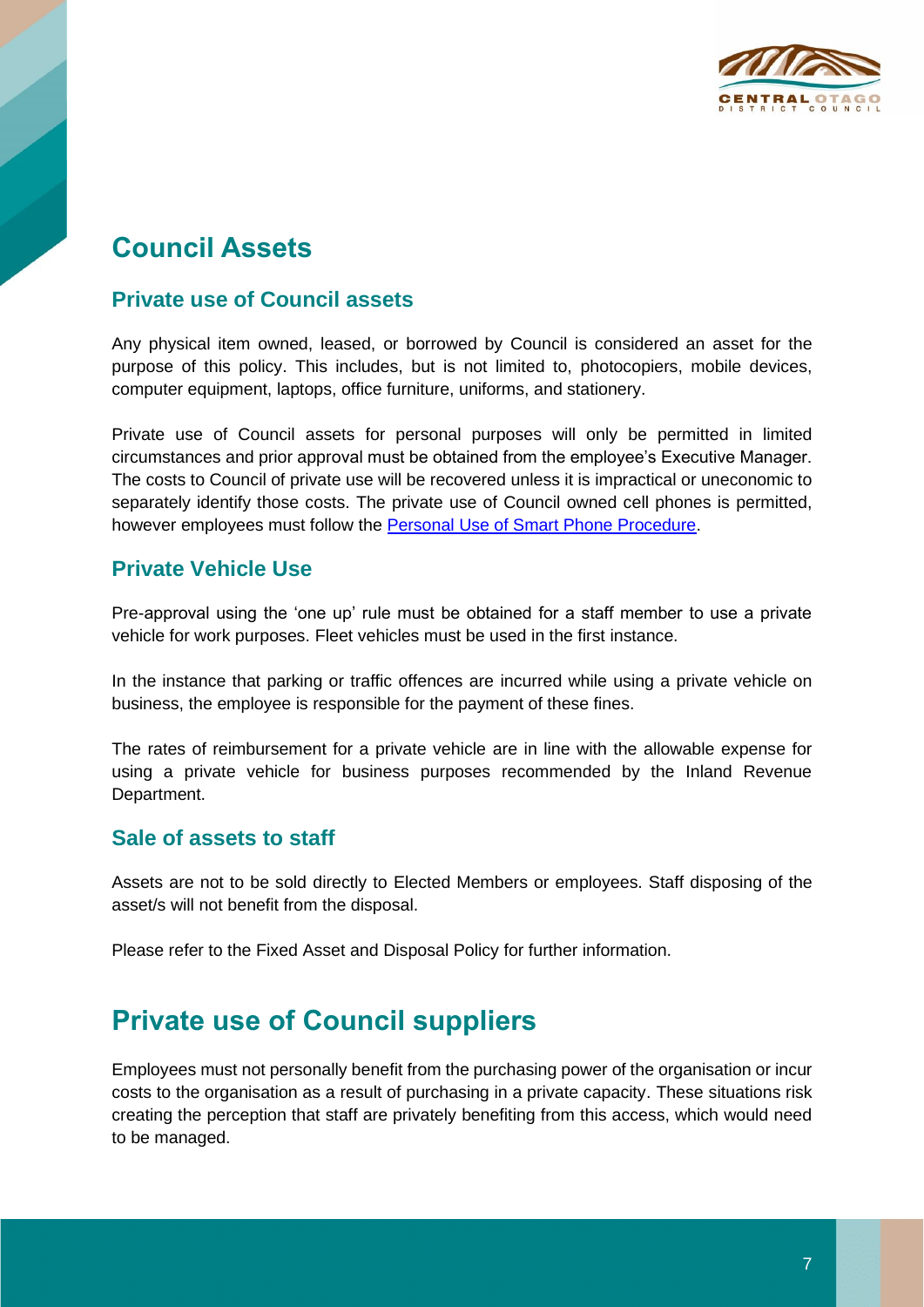

Employees cannot use purchasing privileges on behalf of any third party, such as family members or friends. Staff should pay in full and must not use the organisation as a source of credit.

# **Professional memberships, registration fees and subscriptions**

Individual professional memberships, registrations and subscriptions may be paid for by the Central Otago District Council where it is required by or clearly relevant to the staff member's duties.

Professional memberships must be:

- For the respective staff member only:
- Budgeted for and approved by the employee's Executive Manager or the Chief Executive Officer.

Professional memberships are for the benefit of the Council and are not intended to be a personal benefit to staff members. Where an employment contract includes provision for payment of professional memberships, the employment contract will take precedence over this policy.

Memberships must be cancelled or transferred to a replacement Council staff member should employment be terminated. Transferral of membership must be authorised by the employees Executive Manager. Any refund of fees as a result of cancellation of membership belongs to the Council and must be refunded as so.

# **Entertainment and Hospitality expenditure**

Entertainment and hospitality expenditure is broad ranging, from providing catering at a small event, to organisation-funded hosting at a cultural event.

The five business purposes for entertainment and hospitality expenditure:

- Building relationships;
- Representing the organisation;
- Reciprocity of hospitality where this has a clear business purpose and is within normal bounds – acceptance of hospitality is expected to be consistent with the principles and guidance for provision of hospitality;
- Recognising significant business achievement;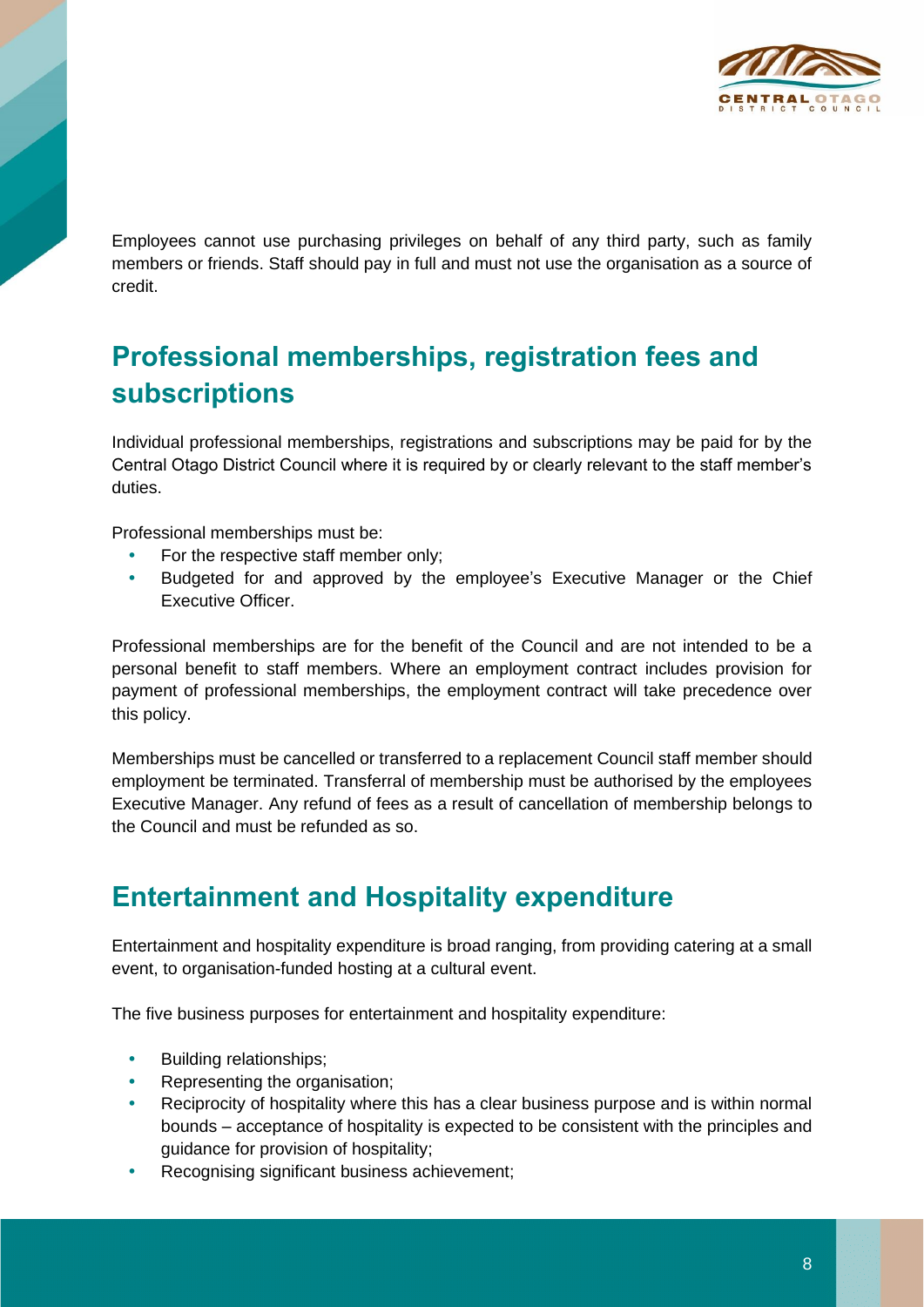

Building revenue.

Alcoholic drinks must not be charged to Central Otago District Council without pre-approval from the Chief Executive Officer. Exemptions to this rule may apply for the Mayor, Chief Executive Officer and the Tourism Central Otago Team - where there is an expectation to host business guests or supply gifts as a thank you or prize.

Entertainment related expenditure should be included in pre-approved budgets. Where entertainment related expenditure is considered unreasonable by the Executive Manager – Corporate Services, the Finance Manager, or their nominee, they will seek further explanation from the approvers of the payment, or the employees respective Executive Manager.

Where possible, payment is to be made with a Council credit card and should be accompanied with a detailed description, including all attendees. Café meetings with external guests may be paid for via the credit card after careful consideration that this is appropriate.

#### **Additional Information**

The Council will not pay for entertainment related expenditure for spouses or other family members accompanying a staff member or Elected Member except for in certain circumstances, as approved using the one up principle.

Under no circumstances can the gifts/koha given be exchanged with the Council for cash or be used as a substitute for legitimate payment or remuneration.

#### **Staff Functions and Events**

At the discretion of the Chief Executive Officer, Council-wide functions may be provided during work time.

In relation to an end of year function, the amount of monetary contribution will be confirmed by the Executive Team on an annual basis. The budget allocation per staff member must not be exceeded. Up to two alcoholic drinks, or equivalent, per person may be provided at the end of year function.

Team gatherings and functions such as Christmas lunches are to be self-funded. Activity Christmas lunches/events are permitted during work hours and may be no longer than two hours. Any additional time after this must be made up or taken as annual leave.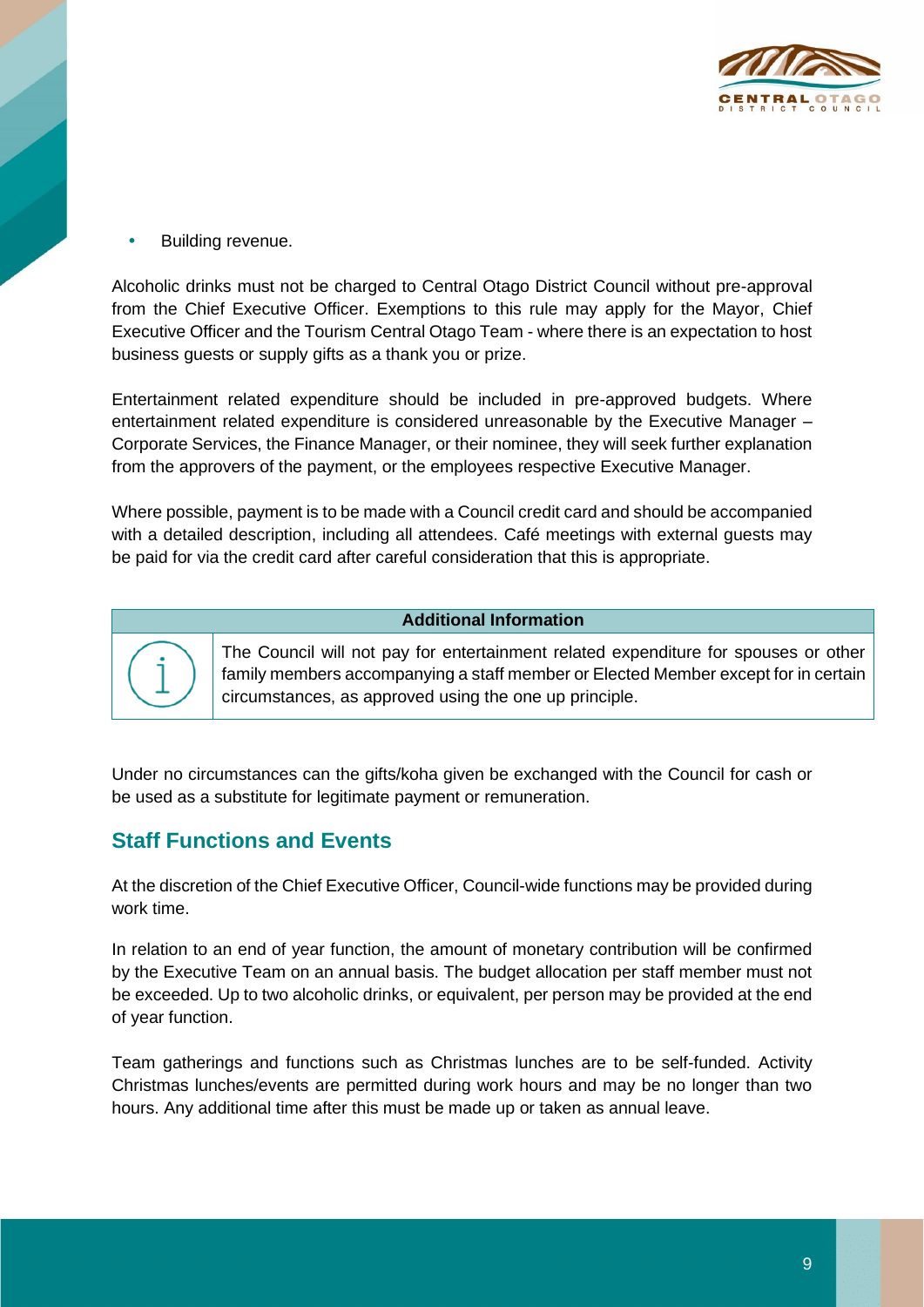

### **Team Building Events and Activities**

From time to time, team building events may occur offsite, typically these should be limited and approved by the Executive Manager. Any other events are expected to be held onsite. All events must be supported by an appropriate business reason or purpose.

Costs of these events are to be met from the activity managers or participating members' cost centre. Costs must be made within approved budgets and take into account any expenditure which may be considered sensitive.

#### **Internal Events**

In the event that meetings, forums, training or conferences are hosted internally, external catering may be provided where:

- Approval has been gained by the respective budget holder;
- The meeting extends over the lunch time period;
- Costs are reasonable;
- External parties are in attendance.

Catering is generally only provided for meetings with external participants who are official representatives of their organisations. However, there may be times when it is appropriate and more cost effective and timesaving to provide food for meetings or training days where only Council staff are present. Typically, when the meeting is longer than three hours or spans a mealtime.

### **Recognising achievements/rewards and recognition, farewells and long service retirements**

Some occasions may be deemed appropriate for managers to provide a tangible recognition for achievements relating to the business. Achievements such as, but not limited to, staff farewells and general achievements may be recognised through expenditure on a gift, function, or other such item. This expenditure must not be extravagant or inappropriate and must adhere to the principles outlined above. Departments may provide a morning or afternoon tea for a staff member who is leaving, recognising their valuable contribution to Council. Employees from other activities may also be invited, as appropriate.

It is not expected that formal farewell functions paid for by the Council will be held for staff with less than five years of service.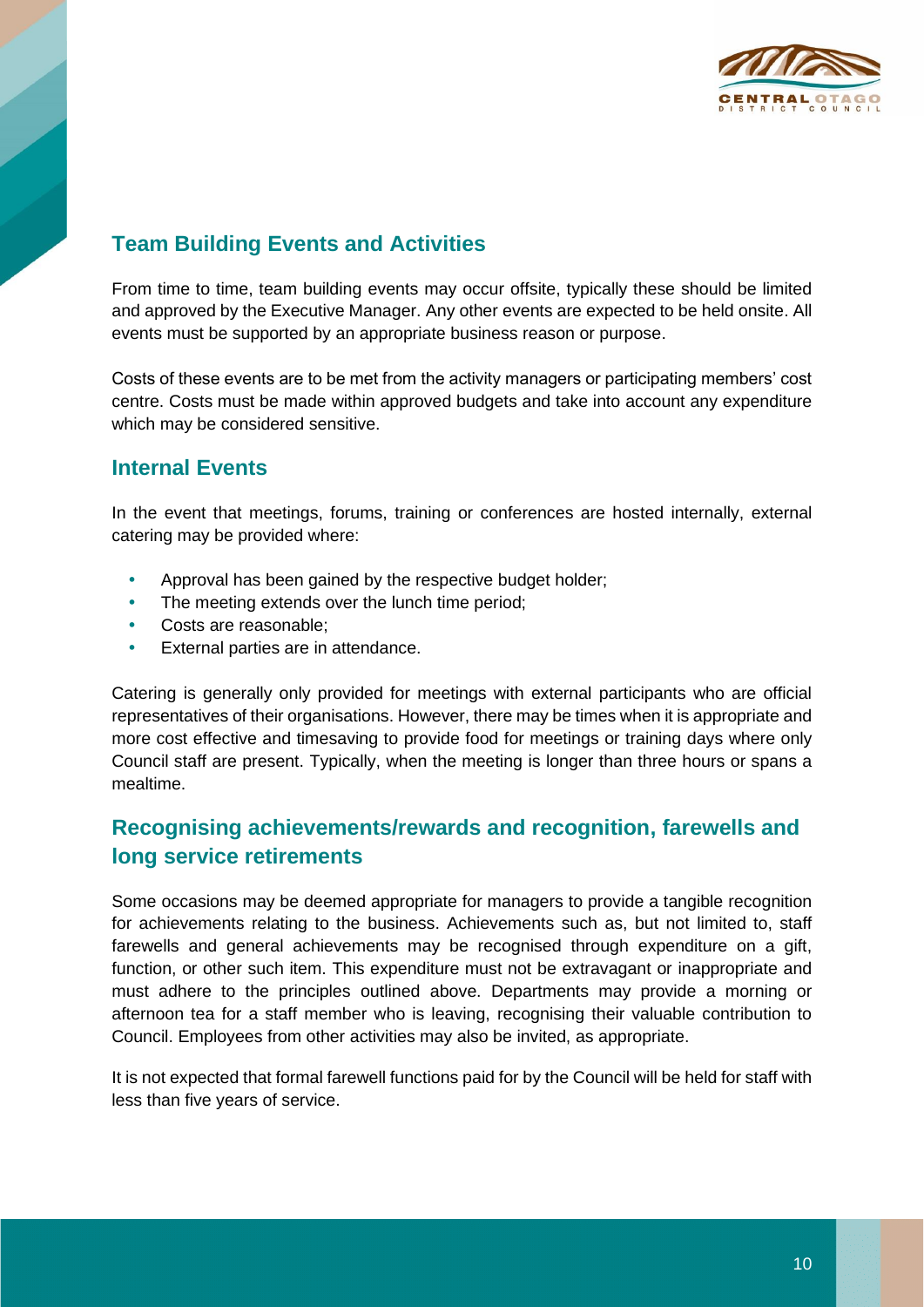

Expenditure on recognising achievements must be pre-approved by the employees Executive Manager and must be supported by clear documentation outlining the justification for the expenditure. This monetary contribution must not fund the purchase of alcohol.

# **Gifts**

### **Giving Gifts**

Gifts are often provided, both internally and externally, for a number of reasons - such as a thank you for a speech or presentation, or when giving gifts is customary.

The giving of gifts up to \$100 requires the approval of the relevant Executive Manager. Any gift over this amount requires the approval of the Chief Executive Officer for staff issue, and by the Mayor for Elected Members.

The giving of gifts must be modest, appropriate, and conservative, having a justified business purpose and which would not be seen by others as an inducement or a reward.

### **Staff Welfare**

On occasion it is appropriate to recognise staff at key life events. Flowers or a small gift to mark a key life event such as a birth, bereavement or illness of a staff member or close relative may be sent, up to the value of \$100. Special events such as milestone birthdays are not considered appropriate.

### **Receiving Gifts**

It is important that receiving a gift does not affect an organisation or an individual's decisionmaking, as this could be perceived as acting without impartiality or integrity. Where an employee has any doubts about the appropriateness of accepting a gift, they must discuss it with their Executive Manager.

Approvers must consider the following:

- The reasons for the gift being given and whether there may be an explicit or implicit expectation of favour in return;
- The value or importance the recipient would place on the gift and whether they are likely to be influenced by receiving it;
- Whether the value of the gift is both appropriate and reasonable for the circumstances in which it is being given;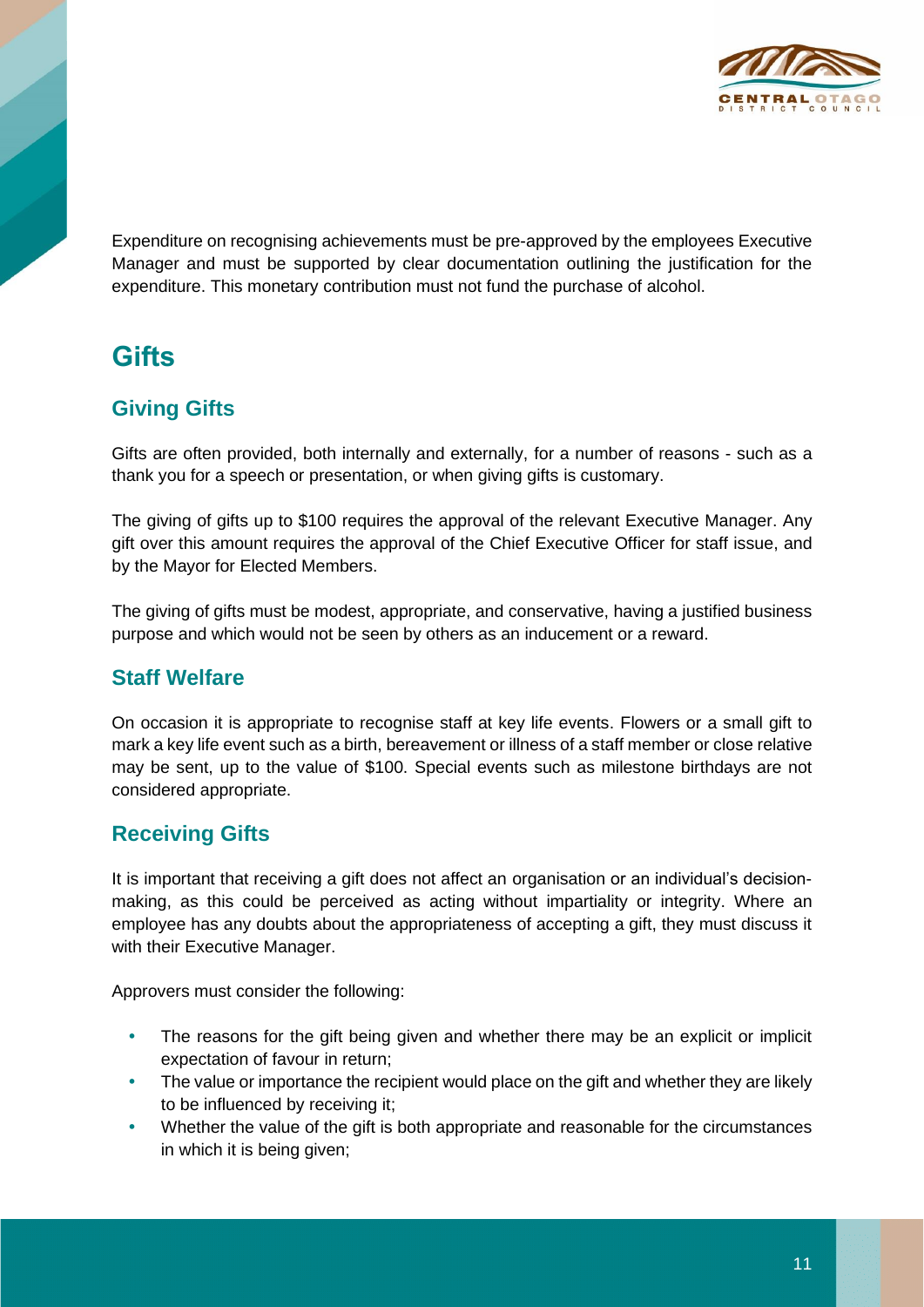

- The frequency of the gift or benefit. Even a small gift or benefit given repeatedly may be inappropriate;
- Whether the receipt of the gift is likely to receive adverse publicity or that the intention could be misconstrued.

Council staff are permitted to accept gifts if they are infrequent and/or inexpensive and are openly distributed by suppliers and clients. Infrequent is defined as no more than three times in any 12 months period and inexpensive as having a monetary value of less than \$50. These items are not normally required to be declared. However, items of a sensitive nature or perceived higher value should be declared to the staff member's manager and reported and recorded in the gift register.

The acceptance and retention, of any gift with an estimated monetary value exceeding \$50 by council staff must have the express approval of the recipient's respective Executive Manager, or the Chief Executive Officer. This must be recorded in Central Otago District Council's Gift Register.

Gifts intended for more than one individual must be recorded on the Gift Register and the Chief Executive Officer will determine how they should be used or distributed among all staff.

Prizes received from a free competition entry obtained while carrying out an organisation's business are also considered to be receiving a gift for the purposes of this policy, these must be recorded in the Gift Register.

Particularly sensitive or high value gifts will be distributed at the end of year function via a raffle or agreed distribution process.

| <b>Additional Information</b> |                                                 |
|-------------------------------|-------------------------------------------------|
|                               | Cash gifts are unacceptable in any circumstance |

### **Receiving hospitality**

Invitations for hospitality and/or invitations to events or functions may arise in some instances. It is important that receiving hospitality does not impact an organisations, or an individual's decision-making as this could be perceived as acting without impartiality or integrity. The decision as to whether to accept the invitation requires consideration of whether attendance would:

- Benefit a business relationship of Central Otago District Council;
- Be consistent with the principles of this policy;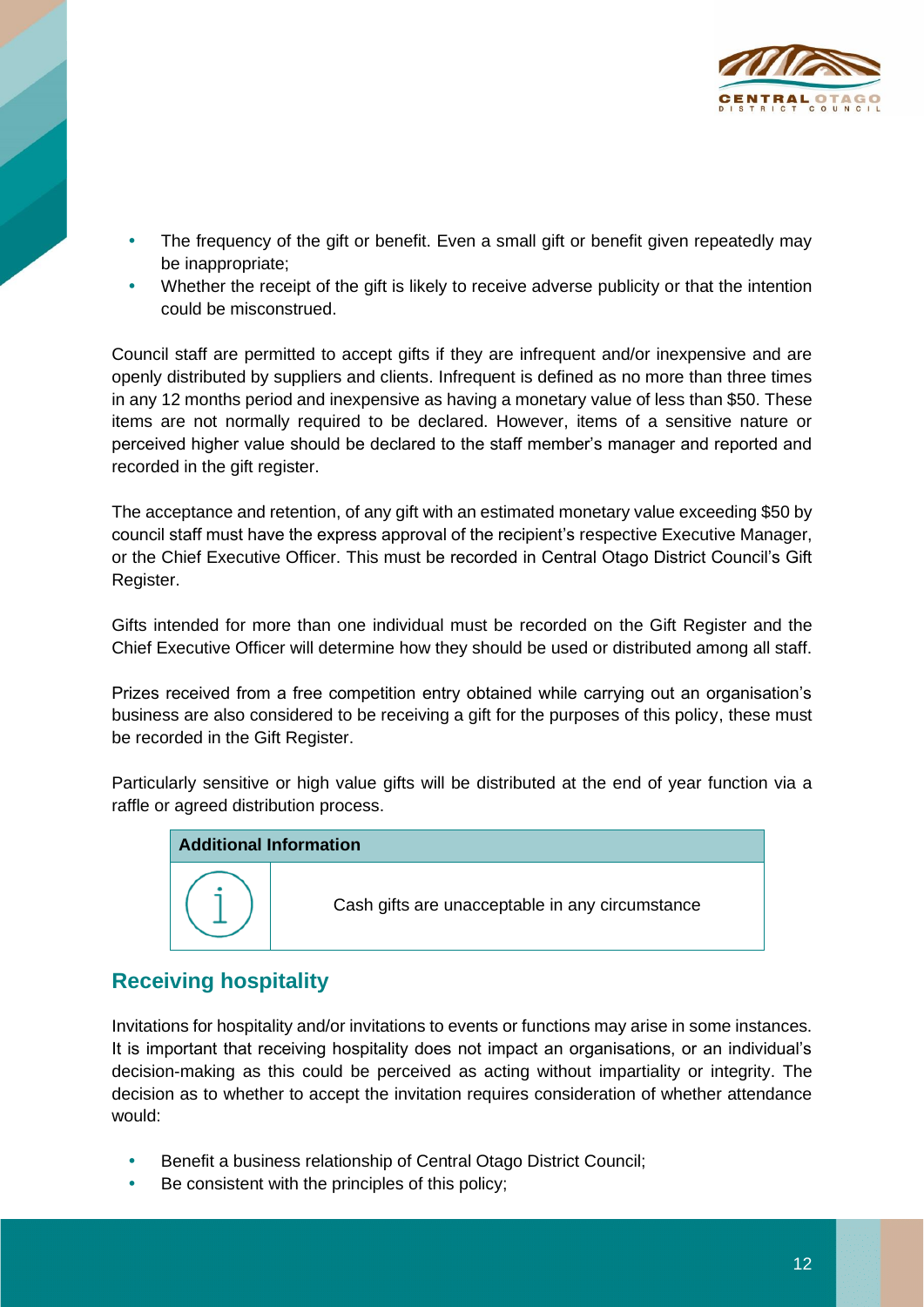

- Could be perceived as a means of influencing a council decision-making process;
- There is a cost involved that could be considered an inappropriate gift.

The invitation and its acceptance, or otherwise, must be recorded in the Gift Register.

Attendance at functions or events such as sports or cultural events or functions that involve significant work time for the employee and/or expenses for the host of over \$100, may be accepted subject to notification and the approval of the Chief Executive Officer. In cases of doubt as to whether to accept an invitation to an event, consultation should be sought from the relevant Executive Manager.

Employees may, with the approval of their Executive Manager, accept speaking or teaching commitments at conferences or similar gatherings where some or all of the costs of attending are paid, and the event is clearly relevant to their work.

Where a staff member seeks or is offered cash for employment or activities outside of Council, and where that activity is substantively similar to their role or could affect their ability to carry out their duties, it could constitute a conflict of interest. The staff member should discuss this with their Executive Manager before accepting any such employment or activity.

#### **Koha**

Koha is a gift, token, or contribution. The giving of koha acts to seal a relationship and is part of the protocol of reciprocation. An occasion which a koha may be suitable for could include:

- tangihanga;
- attendance at an event/meeting;
- for use on or for a marae; and
- kaumātua support for pōwhiri, mihi whakatau meetings, or other events.

Council requires donations and koha to:

- be in the form of money;
- be paid to external person(s) or non-profit community groups who provide support, or undertake a one-off activity and expect non-payment for such activity or support in return;
- not be given in lieu of salary or as a payment for service(s) provided;
- not be given by the Council to Council employees.

The amount of koha given on behalf of Council should reflect the occasion and be approved by the relevant Executive Manager or Chief Executive Officer for staff issue and by the Mayor for Elected Members to issue. Council must give due regard to standards of probity and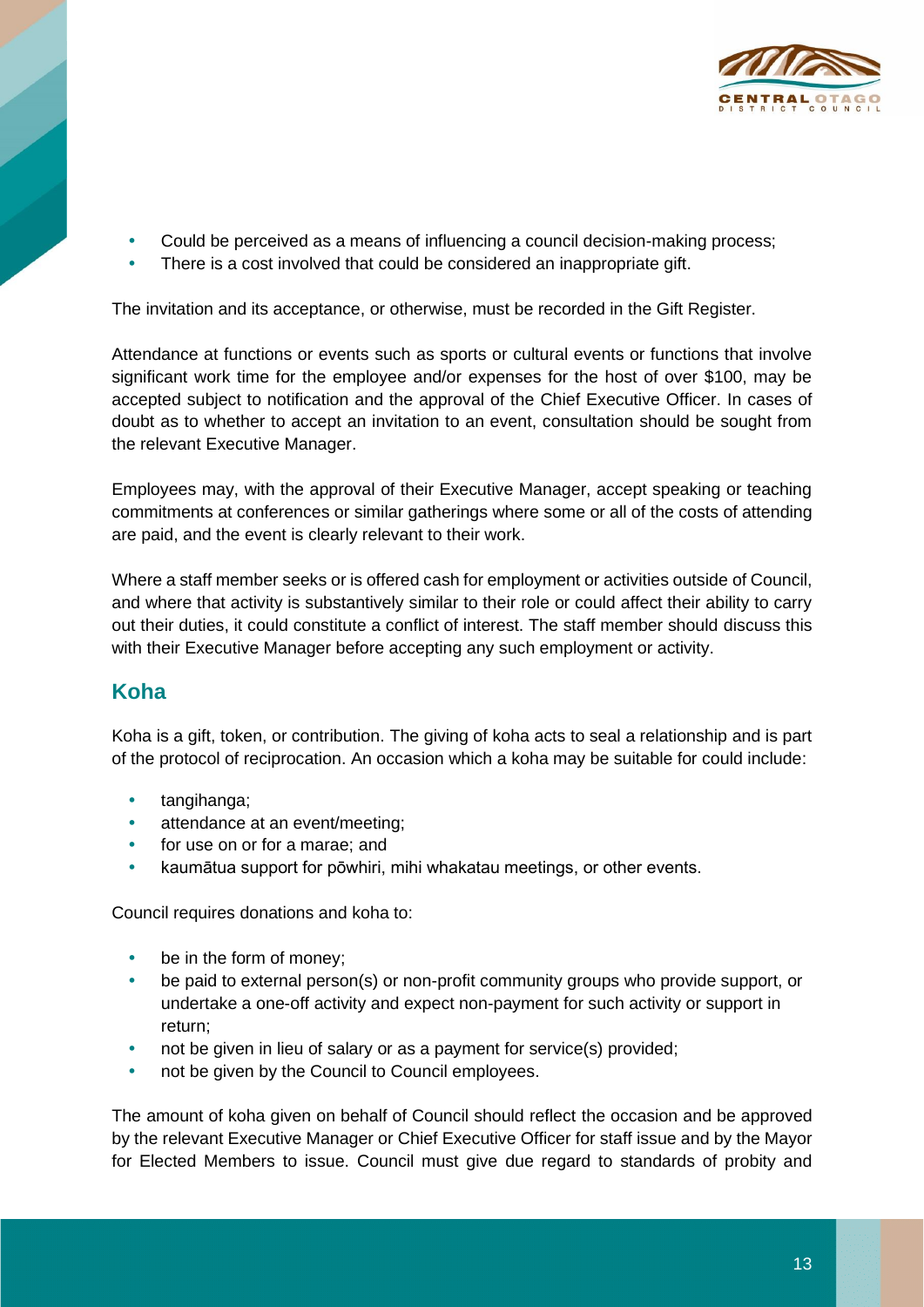

financial prudence while being mindful of the cultural imperative of giving adequate or reasonably generous koha. The employee should provide the following information:

- brief explanation of the reason for the koha payment;
- the date of the event;
- details of who the payment will be made to;
- details of the amount of the proposed koha payment;
- details of the account to be charged.

Depending on the size of the cash donation, Finance may require 48 hours' notice to ensure there is sufficient cash available.

#### **Procurement**

Employees undertaking procurement processes and tendering functions must not accept gifts of any kind while engaged in these functions. Employees having significant advisory input into procurement and tendering decisions where they have provided or are likely to provide advice must not accept gifts while engaged, or immediately before or after, undertaking these functions.

#### **Reporting and Monitoring**

Appropriate monitoring of sensitive expenditure shall be undertaken by Finance, to ensure compliance with this policy and associated documents.

The Gift and Hospitality Register is reviewed quarterly by the Chief Executive Officer and the Executive Manager – Corporate Services to identify any trends, patterns or risks which may cause concern or require preventative actions. At the close of the financial year, the Chief Executive Officer shall sign off the Gift and Hospitality Register and a new register will be started for the new financial year.

The Gift and Hospitality Register will be presented to the Audit and Risk committee annually.

# **Breaches of Policy**

Non-compliance with this policy may result in disciplinary action up to and including dismissal.

For contractors and consultants, non-compliance may result in the immediate termination of the contract for service.